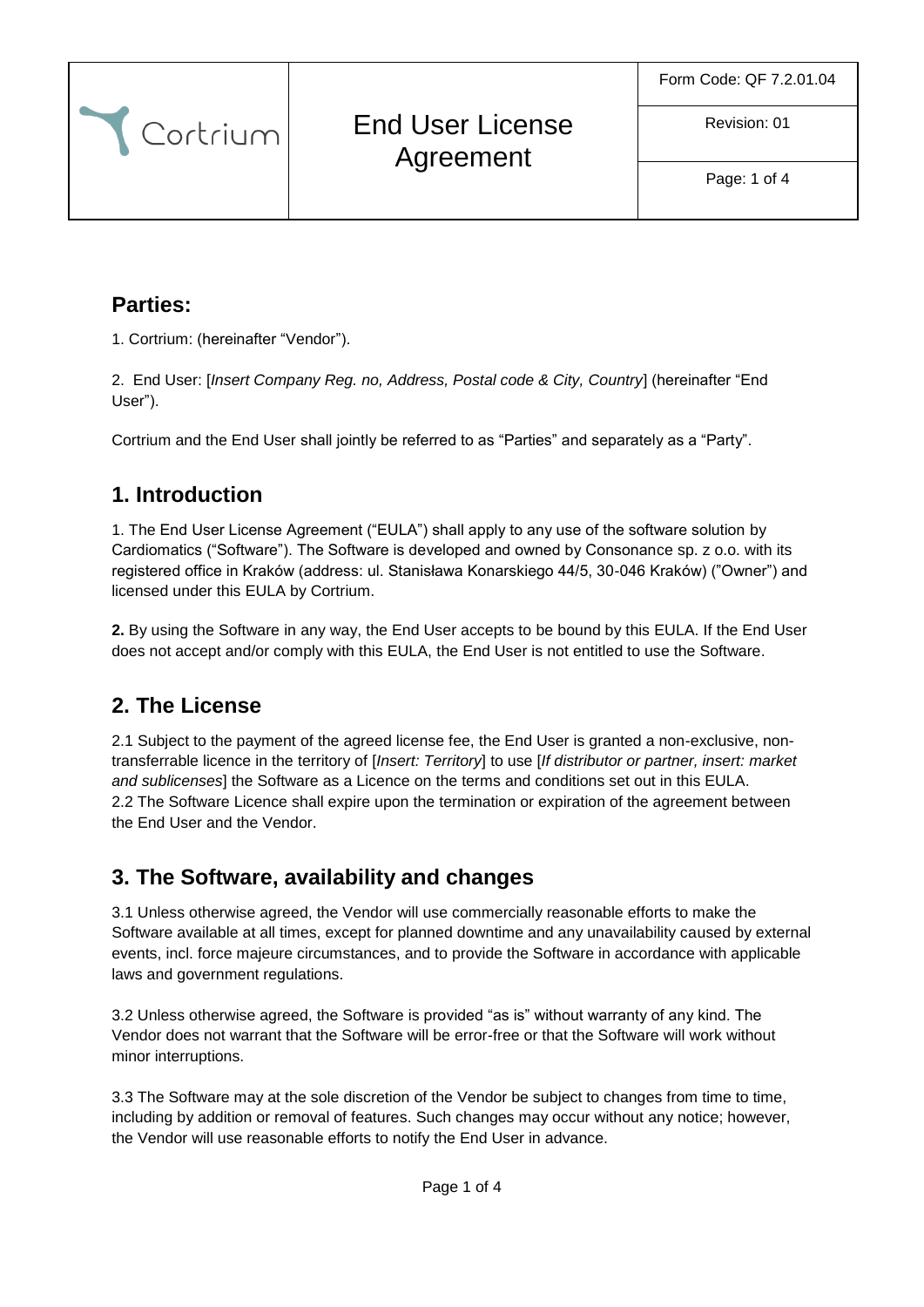Revision: 01

# End User License Agreement

Page: 2 of 4

### **4. Rights to use the Software**

Cortrium

4.1 The right to use the Software pursuant to this Licence shall be done in a manner and for the purpose set out in this EULA with the following scope:

4.1.1 The License shall include the right to use the Software as part of the Device by any End Users who are authorised physicians for the purpose of generating medical reports and any related medical consultations;

4.1.2 The Licence shall be granted for the needs and purposes as specified in this EULA, in the following fields of use:

a) Launching, displaying or using the Software via the Device;

b) Storing, displaying, uploading, viewing and browsing data when using the Software via the Device;

c) Entering data to the memory of the Device;

d) Entering anonymised medical data to the Device and the Software for the purpose of generating reports.

e) Generating reports using the Software.

4.2 The Software or any elements thereof shall only be available to third parties with the prior written consent of the Vendor.

4.3 The End User shall not acquire any rights to the Software, except for a licence and an authorisation to use the Software on the terms and conditions set forth in this Agreement.

4.4 End User is not authorised, except to the extent permitted under mandatory law, to:

a) Play, decompile or modify the source code of the Software;

b) Perform statistical analysis of the Software;

c) Translate adapts, change the layout of the Software, or make any other changes or modifications in the Software or any part thereof;

d) Reproduce the code or translate, adapt, change the layout or make any other changes to the form of the Software and distribute the Software in a different way than that specified in the Agreement. Moreover, the End User does not have the right to permanently or temporarily reproduce the Software, in whole or in part, by any means and in any form, except for (1) making a backup copy if necessary to use the Software, but the backup shall not be used simultaneously with the Software, or (2) permanent or temporary reproduce of the Software in whole or in part by any means, in any form and for any purpose, except for the right to temporarily reproduce the Software in whole or in part in the memory of the Devices.

4.5 Any information obtained in connection with the use of the Software shall not be:

4.5.1 Used for purposes other than supporting the diagnostic process as part of the Device, as well as for other purposes than the performance of this Agreement;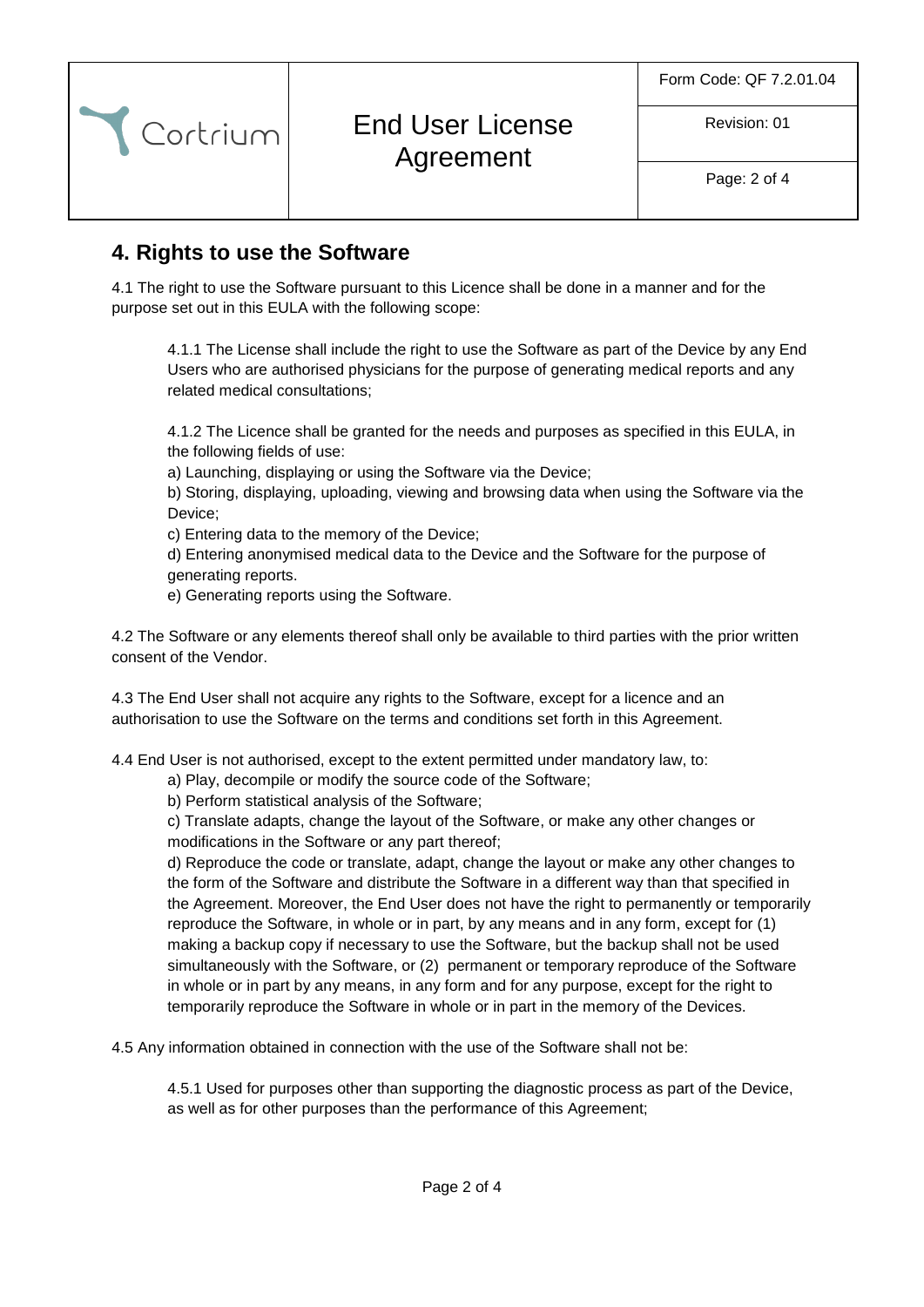Revision: 01

# End User License Agreement

Page: 3 of 4

4.5.2 Provided to third parties for a purpose other than achieving the aforesaid compatibility and the performance of this Agreement;

4.5.3 Used for developing, creating or marketing Software infringing the copyright of the Owner and the Software; and in particular for reverse engineering of the Software;

4.5.4 Used for developing, creating or marketing computer software or other tools that use information (reports) generated by the Software.

### **5. Marketing and sub-licensing of the Software**

Cortrium

5.1 Pursuant to this EULA, the End User is also granted a licence with regard to the Software, within the scope that the Software is not a computer programme (graphics, layout of graphic elements):

5.1.1 To record and reproduce it in whole or in part, with the use of digital technology, to present it in public, exhibit, display, reproduce, sub-license, broadcast and re-broadcast as well as make it available to the public in such a way that anybody can have access thereto in a place and time of their choice;

5.1.2 The scope of such use is limited by the purpose and the contents of this EULA, and the above shall specifically not be construed in any way as a transfer of any intellectual property rights of the Owner, including rights to logos, designs and know-how.

5.2 The End User undertakes to only publicly present , exhibit, display, reproduce, sub-license, broadcast and re-broadcast the Software together with the Device, while taking care of the good name and reputation of the Owner and any other Vendor in relation to the Software.

### **6. Warranty and Limitations of Liability**

6.1 The Vendor is not liable for medical decisions taken on the basis of reports in any way. A report is not a medical diagnosis; it is only an analytical tool for potential diagnosis. For the avoidance of doubt, any medical diagnose is solely the responsibility of the medical professionals.

6.2 In no event and no matter the circumstances shall the Owner or the Vendor be liable for any loss of anticipated profit, loss of data, damage to records or data or any indirect, special, incidental or consequential damages or loss (including the loss of goodwill, or loss as a consequence of any kind of business interruption) arising out of or in connection with this EULA, performance of the Software and the results connected thereto.

6.3 The Owners and the Vendors aggregate liability towards the End-User in respect of any matters arising out of, or in connection with the Software and this EULA, shall be limited to an amount corresponding to 50 % of all payments made under the Agreement between the parties for the period of twelve (12) months prior to the event(s) having given rise to the claim (the 'Liability Cap').